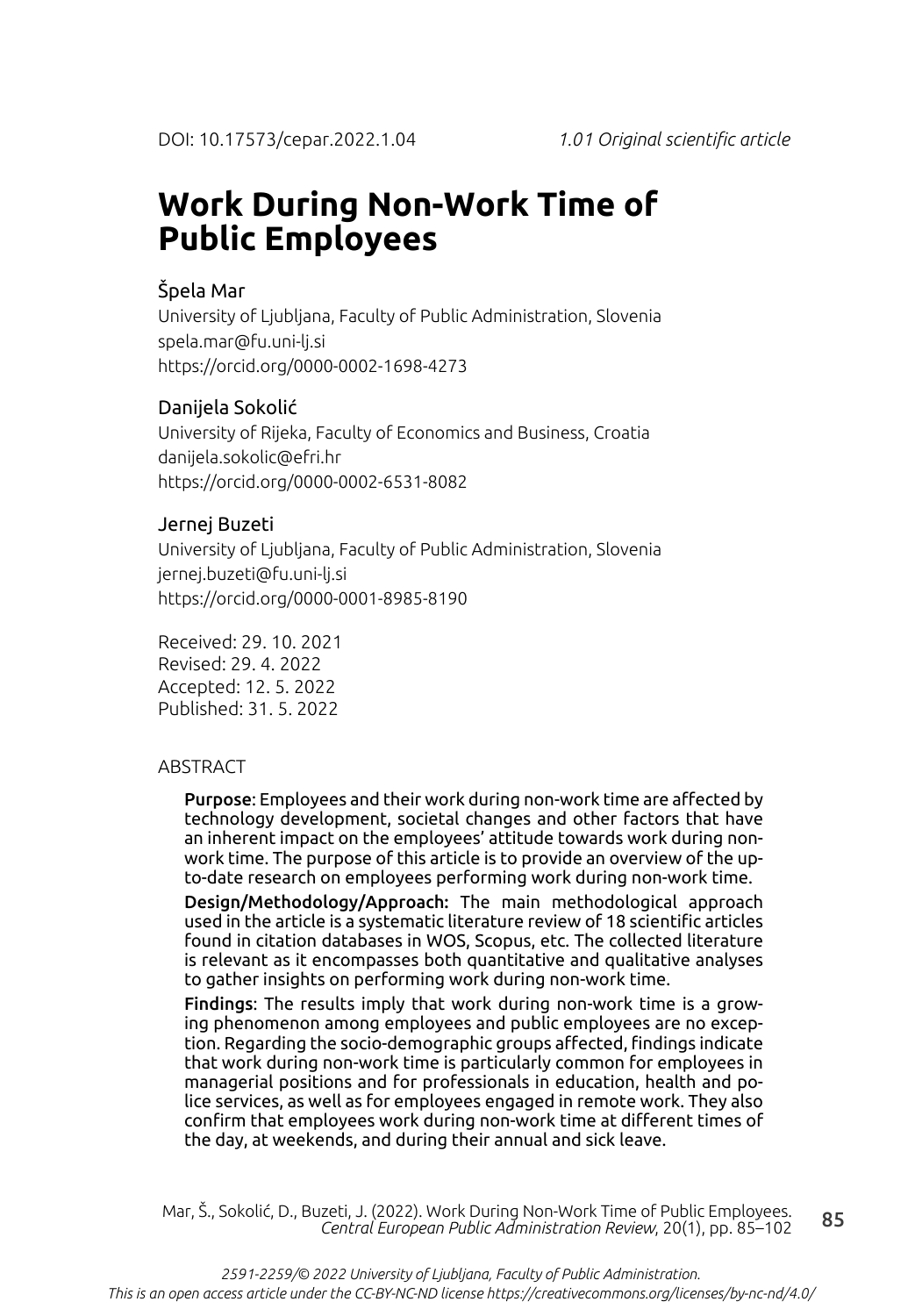Practical Implications: The article is especially relevant for public employees due to increased use of information and communication technology. As such, they are also exposed to intensifying work-related expectations and requests/pressures for flexible work arrangements.

Originality/Value: The originality of the topic is reflected in the underrepresentation of scientific research on the performance of work during non-work time among public employees.

*Keywords: non-work time, public employees, public sector, work arrangements, working time*

*JEL: J810*

### 1 Introduction

Employees in organisations are increasingly confronted with a variety of changes and challenges. Typically, these challenges are even more difficult when there are factors in the work environment that directly or indirectly affect work activities (Buzeti, 2020). One of the challenges that employees face is the appropriate allocation, organisation and duration of working time and rest periods. There is a growing trend towards different forms of flexible working in the workplace (Eurofound, 2021). The rapid development and widespread use of information and communication technology (ICT) allows employees to continue work during non-work times (Lee at al., 2021; Bauwens et al., 2020); for example at night, at weekends and during annual leave (Mar and Buzeti, 2021; CIPD, 2020; Houdmont, Elliott-Davies and Donnelly, 2018) and away from the employer's location (Von Bergen, Bressler and Proctor, 2019). Organisations provide flexible policies to their employees, and in turn, they expect their alertness and promptness in reaction to their managers' requests and customers` needs (Lutz, Schneider and Vorderer, 2020; Von Bergen et al., 2019). This in turn leads to the continued availability of employees for work (Eurofound, 2021; Von Bergen et al., 2019). As a consequence, employees have a reduced ability to recover from work (Mohd Fauzi et al., 2020), which has implications for changes in their well-being, the occurrence of undesirable emotional states and the problems with psychological detachment (Lee, at al., 2021; Lutz et al., 2020; Ďuranová and Ohly, 2016). The boundary between work and private life is increasingly blurred (Eurofound, 2021; ILO and Eurofound, 2017), and conflicts between work and family life are becoming more frequent (Andrade and Matias, 2021; Gadeyne et al., 2018). Employees in the public administration and the wider public sector are no exception.

In Slovenia, the public sector, according to the Public Employees Act (ZJU, Article 1), is made up of "state authorities and administrations of self-governing local communities, public agencies, public funds, public institutions and public economic institutions", and "other entities governed by public law that are indirect users of the state budget or the budgets of local communities. The term public employees, is used to refer to individuals who enter into an employment relationship to carry out an administrative activity (Haček, 2015).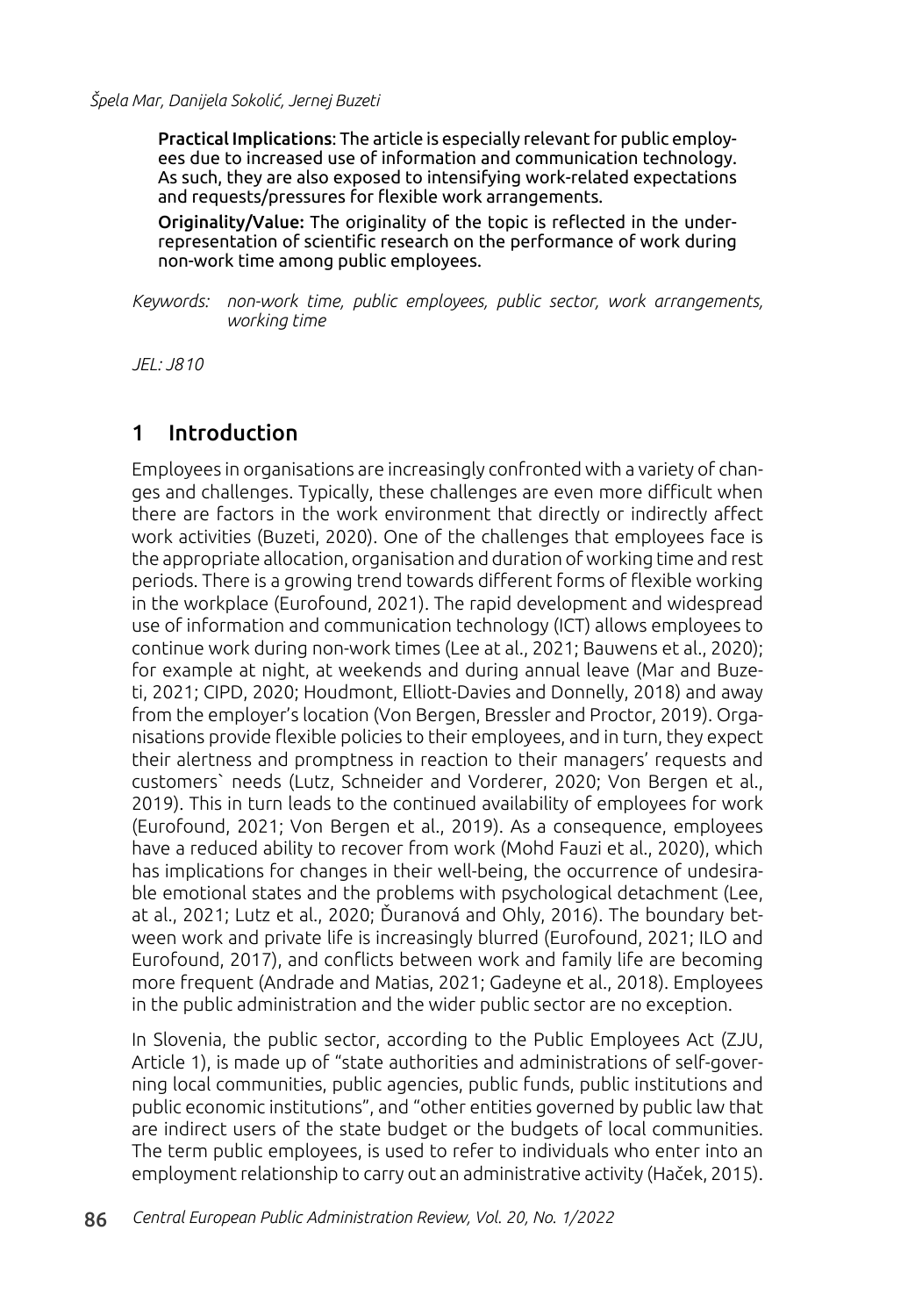The ZJU (Article 23) defines senior public employees, officials and technical and professional public employees in more detail.

The purpose of this article is to present an overview of the up-to-date research on employees performing work during non-work time. The aim of the article is to provide key findings on employees' work during non-work times, and guidelines for further research with special attention to the specificities of a public sector. The research questions of the article are: RQ1) How is work during non-work times becoming more widespread among employees?, RQ2) Which employees are characterised by work during non-work times?, RQ3) During which periods do employees work during non-work times?

This article begins with general overview and a legal framework of a non-work time concept, followed by a review of the relevant literature on employees' work during non-work time. The discussion will provide key findings on work during non-work times and suggestions for further research on this topic.

# 2 Work during non-work time of public employees

Working time is the crucial element of professional life of every employee (Senčur Peček in Benčan et al., 2019). That means the period of time that an employee spends at paid occupation labor (Lok, 2018). The rest period time means any time that is not working time (Senčur Peček in Benčan et al., 2019). Working time in the public sector slightly differs in comparasion to the private sector. In the public sector, working time is more in line with the dynamics of legal regulations and political decisions than in the private sector, where it is influenced by profit-making and collective bargaining (De Spiegelaere and Piasna, 2017). Working time and rest periods are determinated at the international level by the International Labour Organisation (ILO) conventions. In the European Union (EU), minimum standards regarding the organisation and duration of working time and rest periods are laid down in Directive 2003/88/ EC of the European Parliament and of the Council (Senčur Peček, 2018). EU Member States are obligated to set a reasonable length of daily and weekly working time according to the framework of the European Social Charter. In Slovenia, working time and rest periods of employees are regulated in Employment Relationships Act (ZDR-1), which also applies to public employees in Slovenia. In addition to general labour law provisions such as ZDR-1, the specificities of the public administration system and the status of public employees are regulated in the Public Employees Act (ZJU), the Public Sector Salary System Act (ZSPJS), sectoral laws<sup>1</sup> applicable to specific professions and collective agreements<sup>2</sup>, and the internal acts of individual bodies and entities governed by public law (Virant, 2009).

Working time contains elements such as (1) period during which the worker is working, (2) period during which the worker is at the employer's disposal and

<sup>1</sup> Organisation and Work of the Police Act, Judicial Service Act (ZSS), Medical Services Act (ZZdrS), Higher Education Act (ZVis), Decree on working time in state administration bodies,…

<sup>2</sup> Collective Agreement for Police Officers, Collective Agreement for Persons Employed in Health Care, Collective Agreement for the Education Sector in the Republic of Slovenia,…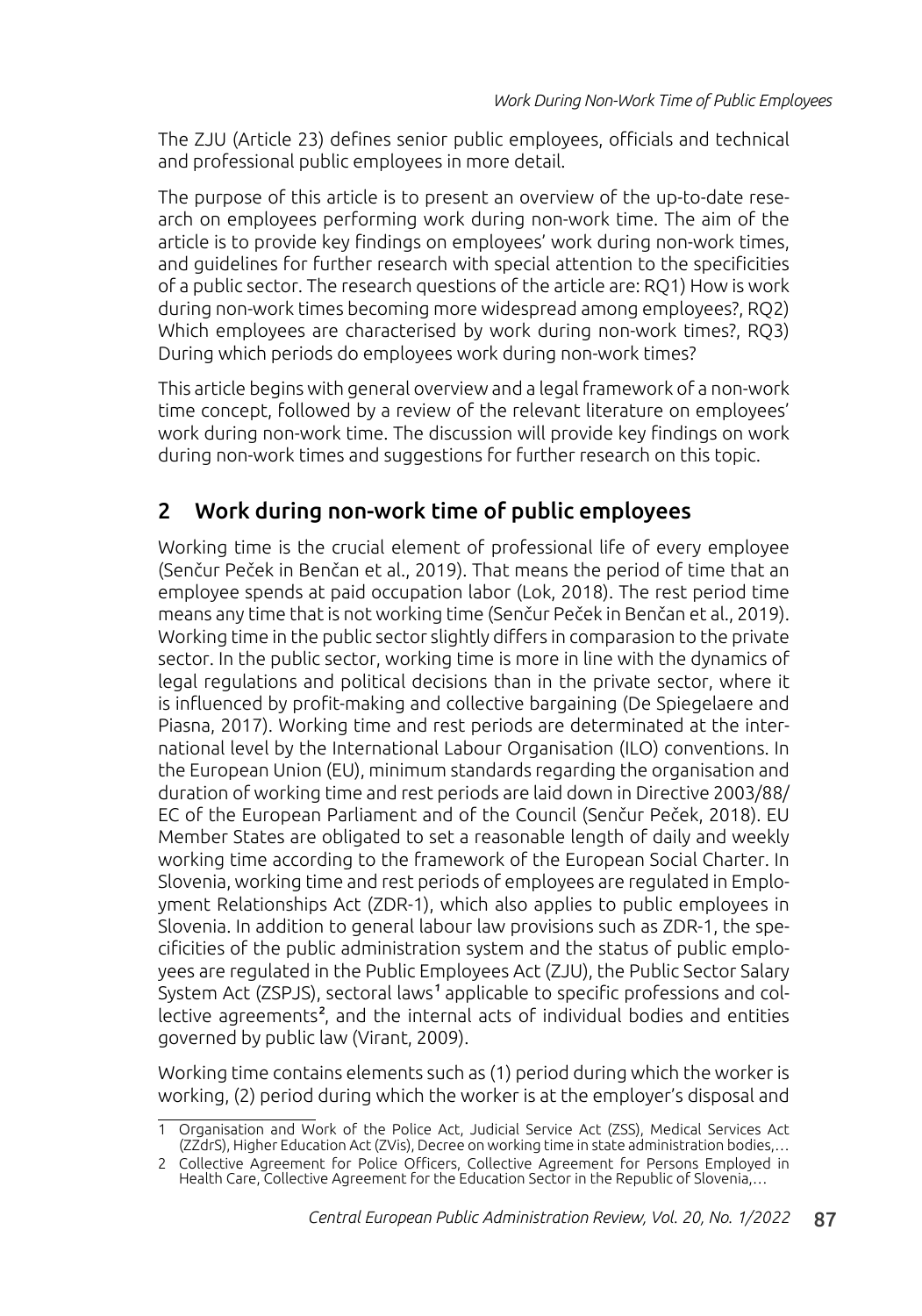(3) period during which the worker performs his work tasks and duties (Article 2 of Directive 2003/88/EC). In addition, it is stipulated that the maximum weekly working time including overtime, lasts 48 hours (Article 6, of Directive 2003/88/EC). According to that, in Slovenia, the Employment Relationship Act (ZDR-1) stipulates in that, on average, full-time work may not exceed 40 hours per week (Article 142 of ZDR-1). In the event that the employer requires the employee to work after working time, this period is assessed according to the rules for overtime work, which is counted as working time (Article 143 of ZDR-1). A rest period is a period of time, other than working time, which employers must provide to their employees to prevent them from harming themselves and their own health, or causing injury to their colleagues, through fatigue or other irregular working patterns (Eurofound, 2017). Rest periods should be of an appropriate length as they are intended for employees to relax and enjoy themselves, and to be free from work commitments (Eurofound, 2017). To this end, European Directive 2003/88/EC expresses the duration of rest periods in units of time, namely hours, days and fractions thereof. In accordance with the provisions of European Directive 2003/88/EC $^3$  and ZDR-1<sup>4</sup>, employees in Slovenia are entitled to a daily rest period of a minimum of 11 hours between two working days and a weekly rest period of 35 hours, as well as the right to annual leave<sup>5</sup> for a minimum period of four weeks.

In this article, we will use the term non-work time instead of rest period. Non- -work time is intended for employees and their physiological needs, and for leisure activities unrelated to work (Parker, 1971, in Brook & Brook, 1989). During this time, it is crucial for employees to take a mental break and recover from work, as this has an impact on their well-being and health (Lee at al., 2021; Sonnentag and Niessen, 2020; Ďuranová and Ohly, 2016). In the context of time periods, these are the time before the start of official working hours (morning) or after the end of official working hours (evening or night), when employees are entitled to daily rest, weekend rest or the corresponding weekly rest (Mar and Buzeti, 2021; ILO and Eurofound, 2017), and annual leave (CIPD, 2020; Houdmont et al., 2018). Additionally, this time does not include paid work<sup>6</sup>.

# 3 Methodological approach and research questions

The methodological approach used in the article is a literature review. To obtain relevant research literature, we used databases WOS, Scopus, Eurofound and International Labour Organization (ILO) website. Research fields included social science and humanities, economics and management, education, healthcare, psychology. We also used manual search to encompass relevant surveys (Eurofound, 2021; CIPD, 2020; Eurofound and ILO, 2019; ILO and Eurofound, 2017; Eurofound, 2016). To identify relevant scientific researches, we used search strings (keywords) such as non-work time, organizations, public

<sup>3</sup> From Article 3 to Article 5.

<sup>4</sup> In Article 155 and Article 156.

<sup>5</sup> In the European Directive 2003/88/EC (Article 7) and ZDR-1 (Articles 159 to 162).

<sup>6</sup> Meriam-Webster.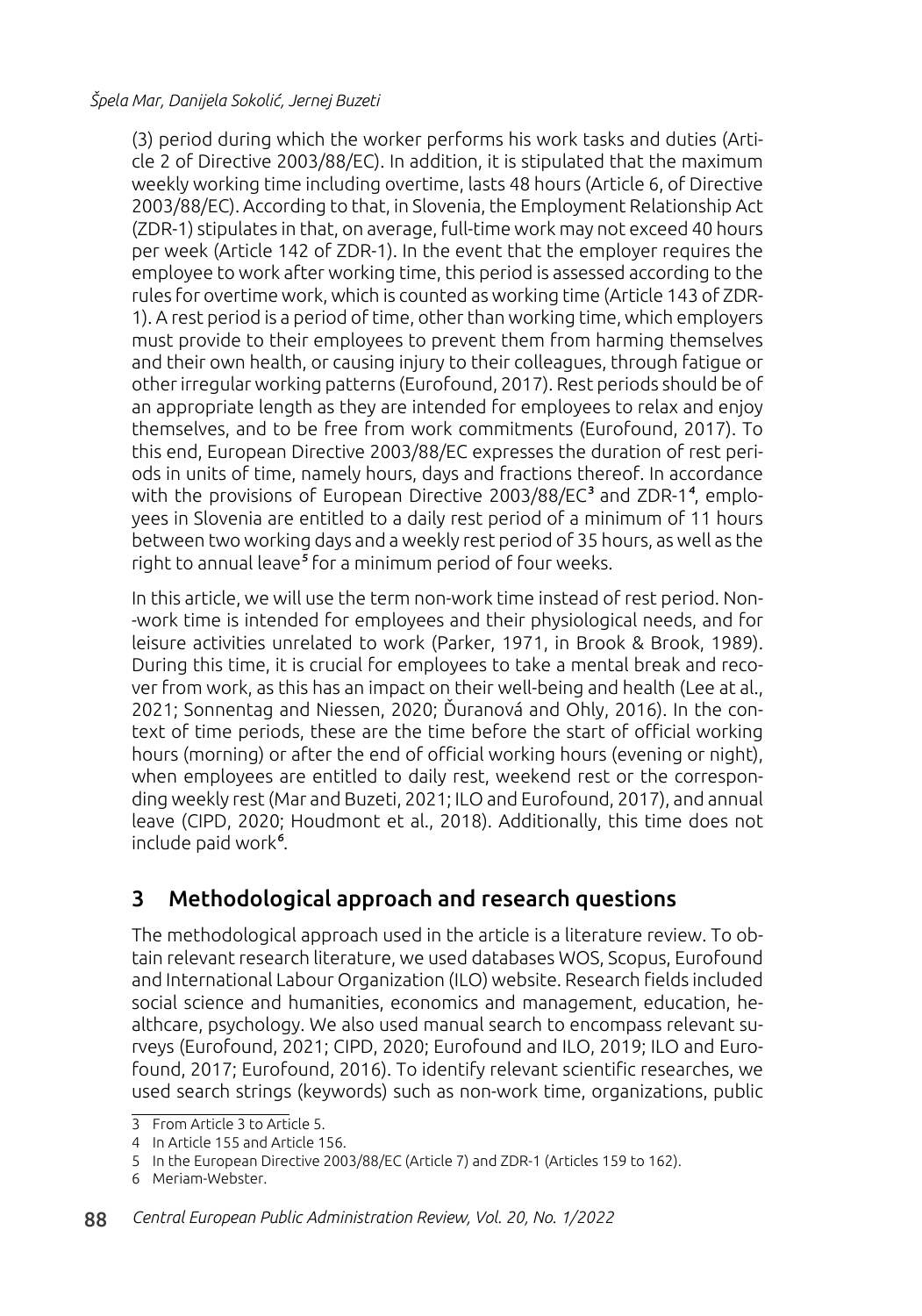administration, public sector, employees, information and communication technology (ICT). To be included, the research had to be published in English between January 2016 and December 2021 in scientific journal, as research article, conference document or survey which contains quantitative, qualitative or both empirical methods and involves employees in the public administration and public sector, who used different ICT to perform the work. The focus was on the newer literature which were not older than 5 years (2016- 2021). As we know from practice the performance of work during non-work has expanded with the mass use of ICT at work and the problem started to be more visible because of mass spread of remote work during COVID-19 pandemic. We found and identified 18 scientific literature on the selected topic of work during non-work time (Andrade and Matias, 2021; Eurofound, 2021; Lee et al., 2021; Mar and Buzeti, 2021; Wendsche, de Bloom, Syrek and Vahle- -Hinz, 2021; CIPD, 2020; Lutz et al., 2020; Mohd Fauzi et al., 2020; Bavafa and Terwiesch, 2019; Eurofound and ILO, 2019; Schmoll, 2019; Thulin, Vilhelmson and Johansson, 2019; Gadeyne et al. 2018; Houdmont et al., 2018; ILO and Eurofound, 2017; Ďuranová and Ohly, 2016; Eurofound, 2016; Kreiner, 2006). Based on the research questions (RQ), we have analysed the following literature:

RQ1: How is work during non-work times becoming more widespread among employees?

Based on an analysis of literature (Eurofound, 2021; Wendsche et al., 2021; Lutz et al., 2020; Gadeyne et al., 2018; Eurofound, 2016), we have examined whether work during non-work times is becoming more common among employees, including public employees.

RQ2: Which employees are characterised by work during non-work times?

From the literature (Andrade and Matias, 2021; Mohd Fauzi et al., 2020; Eurofound and ILO, 2019; Thulin et al., 2019; Houdmont et al., 2018), we present our findings on which employees are characterised by work during non-work time, in terms of socio-demographic factors.

RQ3: During which periods do employees work during non-work times?

Following a review literature (Mar and Buzeti, 2021; CIPD, 2020; Bavafa and Terwiesch, 2019; ILO and Eurofound, 2017), we have identified the most frequent periods of non-work times (morning, evening, night, weekends, annual leave) during which employees carry out work.

# 4 Results

To answer the RQ1:*"How is work during non-work times becoming more widespread among employees?",* the literature review is presented hereinafter in this chapter.

The development of ICT has changed the way work is done in many sectors, including public administration, and has made employees constantly available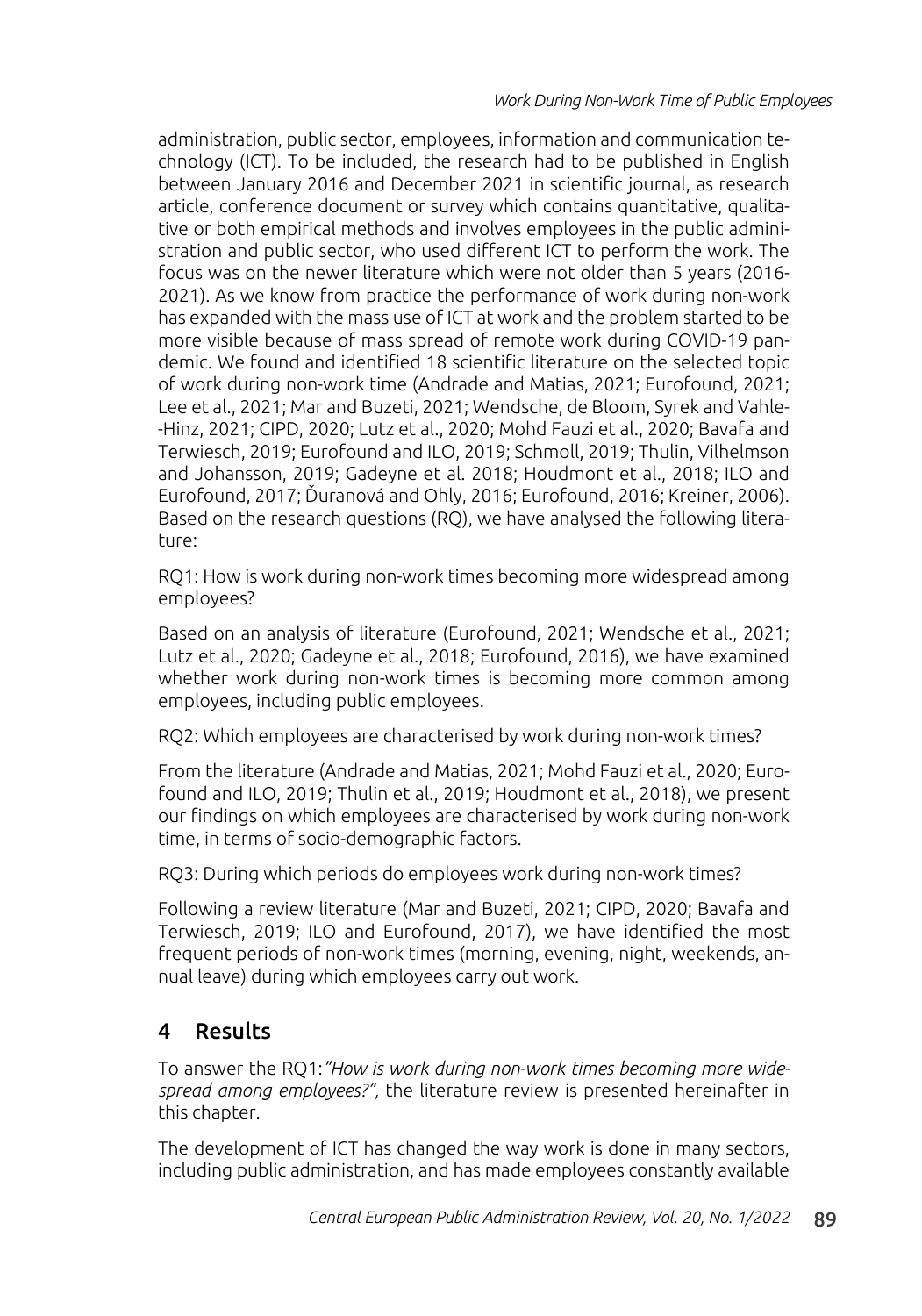to supervisors, colleagues and customers. Flexible working arrangements are becoming more widespread in organisations, allowing employees more autonomy in their working time, depending on their needs and preferences. However, the high degree of flexibility in working hours and work location, combined with high work demands, increases the intensity of the work. Employees face interruptions in their working hours, which impair their ability to get their work done during these hours. As a result, employees work long hours, overtime, and work during non-work times, even when this time is devoted to their private activities. The findings show that this is blurring the boundary between employees' private and professional lives, and that there is a perceived imbalance between employees' work and private lives. The quality of women's working time is higher than men's, as they are better at balancing work and private life, while men are more likely to be better paid and more focused on career progression and professional development (Eurofound, 2021).

Many employees in the service sector, such as education, health, public administration and private sector, have started working from home in 2020, due to the declaration of the global COVID-19 pandemic. Between April 2020 and March 2021, 54.3% of respondents in a Eurofound survey (2021)<sup>7</sup> of 87,477 employees in the European Union (EU27) confirmed that they had worked during non-work times to meet their work commitments. In Slovenia, the proportion of respondents who worked during non-work time was slightly higher than the European average, with 57.2% of respondents confirming this. Compared to previous years, according to the 6. European Working Conditions Survey (Eurofound, 2016), which surveyed 43,850 respondents, 49% of surveyed public employees (public administration, education and healthcare) from the European Union (EU) worked during non-work time, and 51% of respondents employed in Slovenian public sector. At the same time, 18% of those surveyed in the Slovenian public sector reported that their daily rest period was less than 11 hours (Eurofound, 2016).

Moreover, the performance of work during non-work times depends not only on the changes and challenges that arise in the work environment, but on the moderating role of the integration preference of employees. A survey of 467 Belgian working parents from different sectors, showed that they work during non-work times because of their ability to use ICT. In particular, the high level of organisational expectations and work demands on employees' commitment to work, as well as their integration preferences and behaviours, have an impact on carrying out work during non-work times. This is linked to a higher incidence of conflict, especially when employees combine work commitments with private activities. In addition, both organisational characteristics, and employees' integration preferences and characteristics, have been found to impact each other (Gadeyne et al., 2018).

Carrying out work requires more effort from employees from various organizations, which leads to work being perceived as very stressful. The survey<sup>8</sup>

<sup>7</sup> Working during COVID-19.

<sup>8</sup> Bundesanstalt fur Arbeitsschutz und Arbeitsmedizin (2020).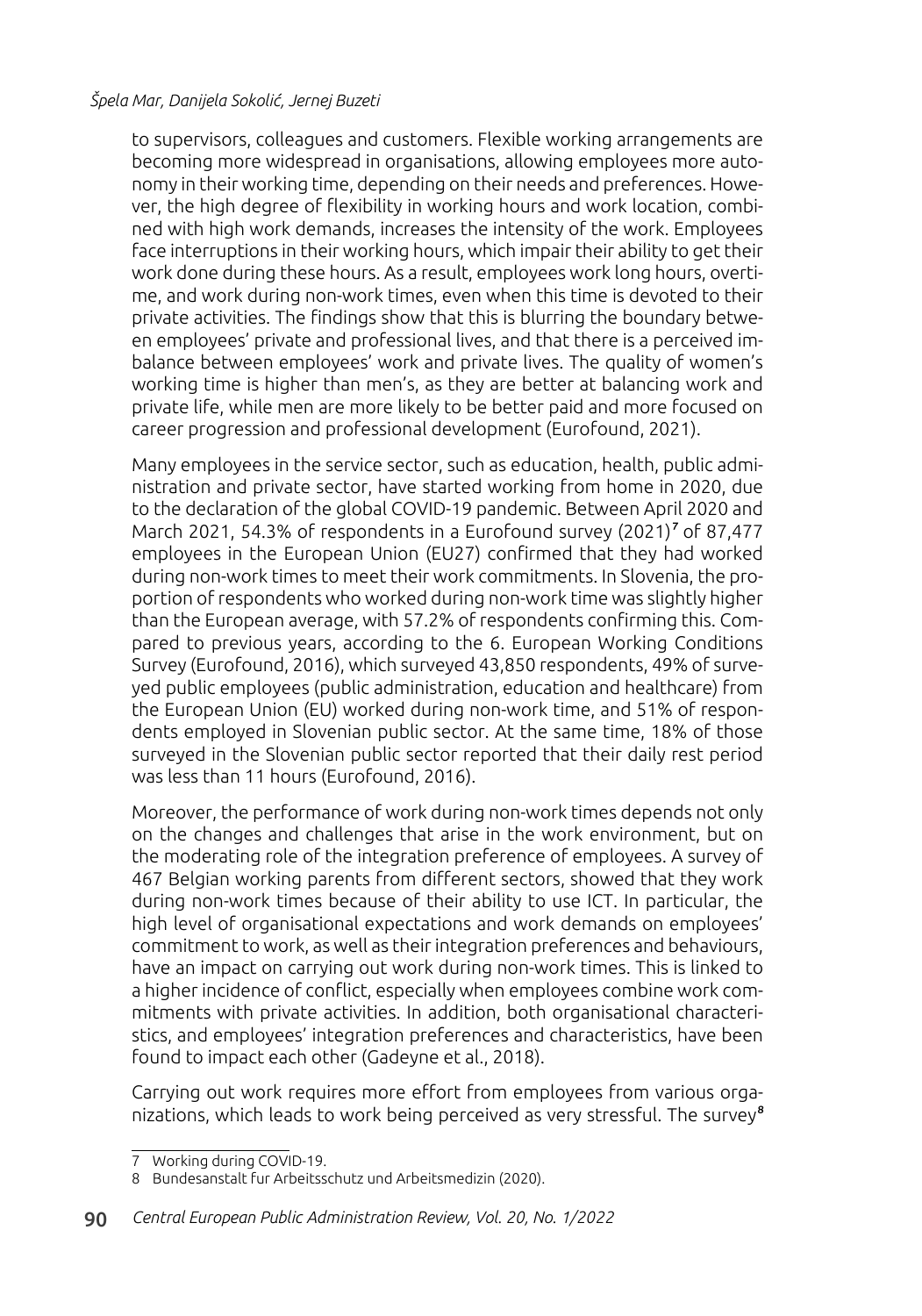of employees in Germany, 60% reported the emergence of multi-tasking demands, 48% experience performance pressure in the workplace, 46% face interruptions at work, and 40% of employees confirmed that they have to get work done very quickly. In another German survey<sup>9</sup>, 20% of respondents confirmed that their daily rest was less than 11 hours at least once a month, while 17% said their breaks were often shorter or interrupted. Similarly, in the BIBB/BAuA survey (2018), 22% of respondents confirmed that working outside working time makes it harder for them to recover from work. Respondents explained that work during non-work times affects their allocation of time for private activities, leading to imbalances between work and private life (Wendsche et al., 2021).

One study (Schmoll, 2019) found that the use of ICT changes the traditional time and space limits of employees' work and their work-related behaviour. The results showed that the main factor in the work-related behaviour of an individual is not only their habit but also their intention, which depends on the individual's attitude, beliefs, perception of control, subjective norms and work-related information. That means that perception of control over the behaviour and performance of employees plays a particularly important role, but it is no longer autonomus and voluntary (Schmoll, 2019). Employees from a range of public and private sector service industries confirmed that their ability to use ICT means that they experience demands from their organisations for their constant availability, even during non-work times. In addition, ICT causes disruption both during and outside working hours. As a result, employees who are constantly available experience unwanted emotional states such as agitation, nervousness and feelings of distress, and balance disorders between work and private life. That means that pressure on employees to be available had no positive affect on them (Lutz et al., 2020). A similar finding was found in the research (Lee et al., 2021), which includes 295 of employees from Vietnam. The results show, that use of ICT after working time is harmful to employee well-being. Therefore, the employees with work-related use of ICTs after hours were positively related to employees' fatigue via psychological detachment. The employees with higher affective commitment showed a stronger negative relationship between work-related use of ICTs afterhours and psychological detachment. Based on the literature review, findings show that the employees, which use ICT during non-work time perceive technology-assisted supplemental work (TASW) as a potential stressor, resource, or demand. If employees perceive TASW as a stressor, that has a negative impact on their recovery and well-being, whereas if they perceive TASW as a resource, the use of ICT is preferred during non-work time. Hence, a novel conceptual, overall framework of TASW with focus on employee recovery and well-being processes was proposed (Ďuranová and Ohly, 2016).

To answer the RQ2: "*Which employees are characterised by work during non- -work times?",* according to Eurofound and ILO (2019) carrying out work during non-work times is particularly characteristic for employees in managerial positions, and experts in the education and agriculture sectors. Full-time

<sup>9</sup> Vieten and Brauner, 2020.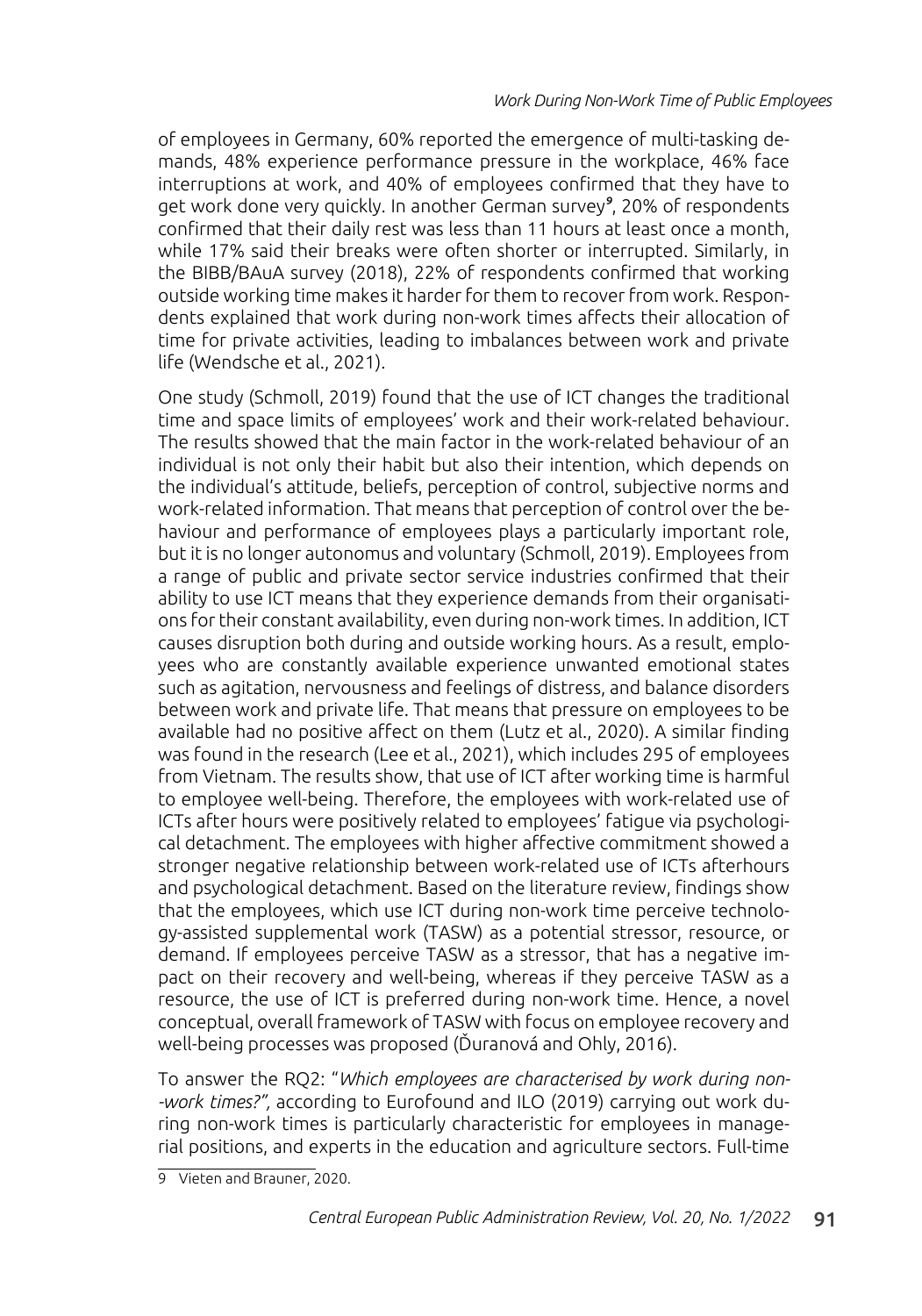employees (14%) are more likely to work during non-work times than part- -time employees (10%) are. Employees are deprived of daily rest because of work during non-work times, as confirmed by 23% of respondents.

A comparison of the age differences of employees in an organisation reveals a difference in their perceptions of organisational expectations for the use of ICT) during non-work times. The older employees, aged 36- 45, confirmed that they perceive organisational expectations to use ICT during non-work times as an interference in their private life. Older employees appreciate more family commitments than younger employees do. As the younger employees aged between 18 and 35 have grown up with the development of ICT, they perceive it as part of their own identification and contact with their family, so using it during non-work times is a way of spending their free time and a modern work culture. For both age groups of workers, the expectation of constant availability has led to a higher incidence of conflict between work and family life. The results of the survey show, that use of ICT during non-work times, and the resulting perception of conflict between work and family life, depends mainly on the individual preferences of employees. Therefore, the management of human resources, and the adoption of measures to improve working relationships between employees and the way work is done, are of paramount importance in an organisation (Andrade & Matias, 2021).

When researching the topic of work during non-work time, we focused on finding relevant academic literature involving public employees, and found that there is a lack of such research. As mentioned above, work during non- -work time is typical for employees in the education sector. A study of Belgian secondary school teachers' use of digital learning environments during non- -work times found that it lowered their performance, increased their workload, and worsened their balance between work and private life. These teachers reported a perceived increased social impact on colleagues after using ICT during non-work times and consequently working more hours (Bauwens et al., 2020). Employees of public hospitals in Malaysia have confirmed that they are active during non-work times. In addition to performing work-related tasks during non-work times, work-related thoughts occur to physicians during this time. These are usually thoughts about unfinished or upcoming work tasks, and thoughts related to their patients. As a result of work during non-work times, physicians experience various forms of fatigue and, as a consequence, a more difficult recovery from work (Mohd Fauzi et al., 2020). In the research by Kreiner (2006) findings show that segmenting or integrating work and home is not necessarily good or bad. But the compatibility between work-home segmentation preference and the perceived segmentation supplies was granted to the individual and are correlated with work-home conflict, job satisfaction and stress. If there is consistency between the employee's work-home segmentation and the perceived segmentation supplies granted by the organization. The employee's conflict between work and home and stress is reduced but their job satisfaction is increased (Kreiner, 2006).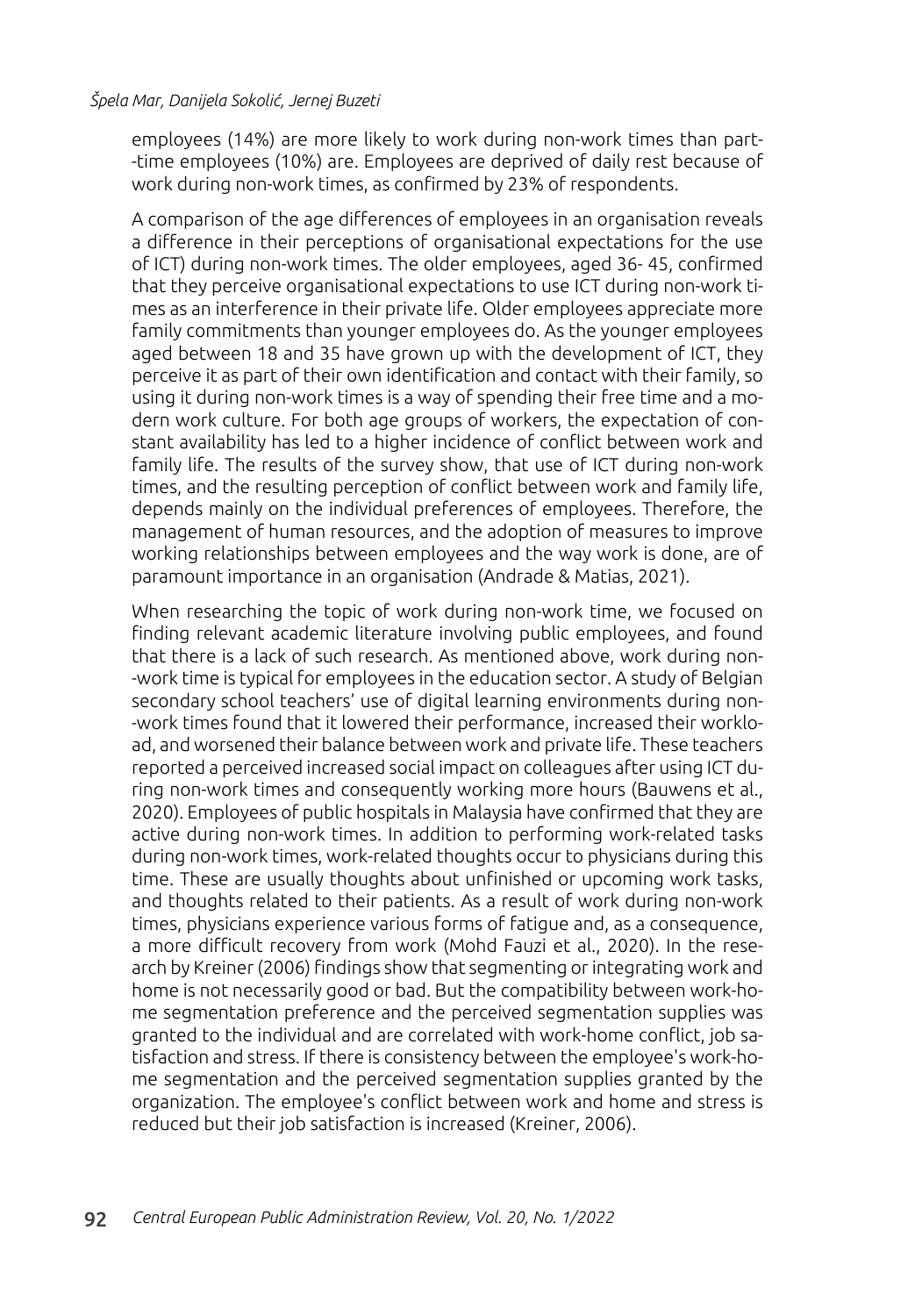Work during non-work times is also characteristic of employees doing their work remotely, despite the fact that they are given greater autonomy in their work schedules. A survey by six governmental agencies in Sweden found that teleworkers who doing analytical and managerial work spend an average of two hours per week work during non-work times. But even teleworkers, who carry out routine tasks and take decisions in proceedings, work on average less than one hour a week during non-work times. The only difference between the two groups compared is in terms of experience of working remotely, as employees who do routine work have less experience of working remotely, and are therefore less likely to work overtime or during non-work times. Survey respondents are more likely to stick to deadlines and prepare for meetings during non-work times. This makes it more difficult for them to define the boundary between working and non-working time, and they feel more time pressure, which is influenced by sociodemographic factors such as gender and parenthood (Thulin et al., 2019).

Employees of the Police Authority of England and Wales confirmed that they work during non-work times, and that all three dimensions of the concept of "leaveism<sup>10"</sup> are present. In average, around 50 % of management employees work during non-work times. Other police officers also work during non-work times, especially those who were not able to finish their work during working time. Survey respondents confirmed that they work while on leave, to make up for missed work, or that some do not take their full annual leave entitlement because of work. Similarly, employees who were unwell or had health problems took leave instead of sick leave. This behaviour, in turn, leads to a deterioration in balance between work and private life, and a higher incidence of conflict between work and family life (Houdmont et al., 2018).

For the RQ3:"*During which periods do employees work during non-work times?"*, we found in existing literature (Mar & Buzeti, 2021; CIPD, 2020; Bavafa & Terwiesch, 2019; ILO & Eurofound, 2017) that employees work at different times during non-work times.

During the COVID-19 epidemic, out of a total of 1670 public employees surveyed in the Slovenian public administration, 80% of those surveyed confirmed that they work during non-work times. In particular, respondents were work during non-work times to meet work commitments, as the volume of their work increased during the COVID-19 epidemic. As a result, most respondents (29.2%) worked during non-work times once or twice a week, and the most frequent times of work during non-work times were in the afternoon (after office hours) (57.1%), at weekends (37.3%) and late in the evening (31.4%). Respondents also confirmed that they worked in the morning before the start of official working hours, on public holidays (13.7%), during annual leave

<sup>10</sup> The concept of "leaveism" was coined by Hesketh and Cooper in 2013. The idea here is that employees make use of their entitled annual leave, instead of sick leave due to ill health and injury (dimension 1). Instead of using their time during non-work times for relaxation and personal matters, employees carry out work commitments that they were not able to complete during working hours (dimension 2). In the same way, employees carry out work commitments while on annual leave, believing that this is a way of catching up on work they have missed (dimension 3).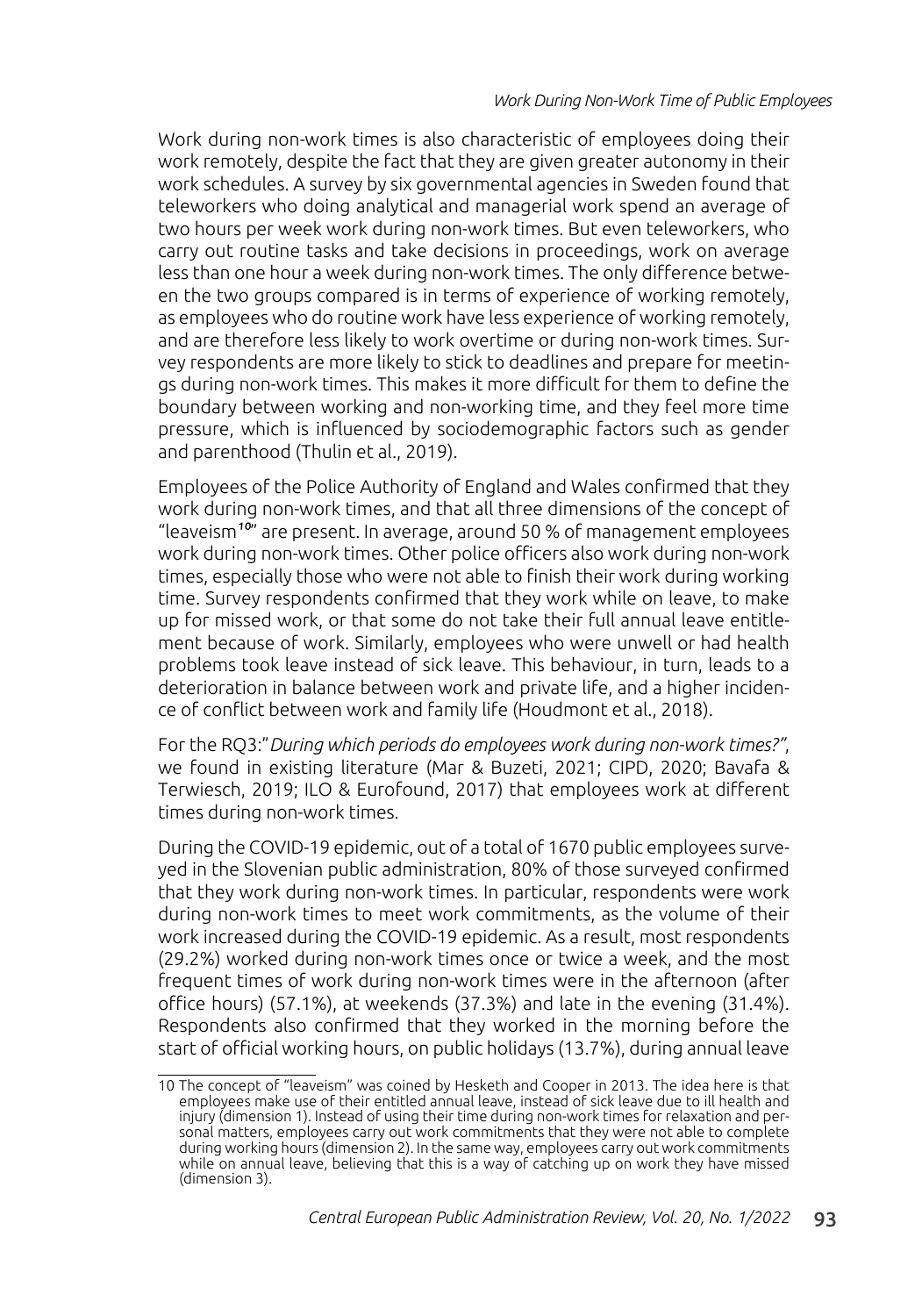(13.8%) and when they were off sick (9.5%). The findings show that during the COVID-19 epidemic, public employees were able to adjust their working hours to a certain extent, in line with the agreement with management and according to the organisation of meetings and work tasks to be carried out. Therefore, respondents whose working hours increased or decreased slightly during the COVID-19 epidemic were more likely to work during non-work times (Mar & Buzeti, 2021).

Employees who carried out work remotely are characterised by flexible working and greater autonomy in the allocation of working time. As a result, only a few of them keep to a regular working schedule, and most of them work before or after their regular working hours; for example in the evenings, at night and at weekends, in order to complete their work commitments (IN-SHT, 2011; Anttila et al, 2009; Glorieux and Minnen, 2008, Walrave and De Bie, 2005, in ILO and Eurofound, 2017). Compared to employees who work at the employer's location, teleworkers work longer hours because they replace commuting time with work activities. Teleworkers more likely to experience imbalances between work and private life due to changes in work routines (ILO and Eurofound, 2017).

Changes in the way work is done also have an impact on when employees work during non-work times. For healthcare staff, the number of hours has doubled with the introduction of a new electronic communication channel that allows patients to consult a physician in the form of an e-visit. The survey took into account statistics covering 3.3 million patient visits over a time period of 8.5 years. After comparing the data between 2008 and 2016, it was found that the average physician spent 14.2 hours on e-visits in 2008, and 27.1 hours in 2016. E-visits led 37% of physicians to work early in the morning or late in the evening, and 14% to work on weekends. It shows that most ambulatory visits occur in the morning and afternoon. Most e-visits are made during the lunch break. Physicians were most active in the morning, as this was the time when they were expected to deal with previous work activities. In 2016, the average physician was engaged in e-visits during non-work times on about a third of days (31%) of the week. As a result, physicians are experiencing an increase in their workload, which has an impact on the occurrence of errors at work, and on the well-being and health of employees (Bavafa and Terwiesch, 2019).

The concept of "leaveism" is becoming more and more widespread among employees. According to the CIPD report (2020), 73% of respondents confirmed that they had used some form of the concept of "leaveism" over a 12-month period. 60% of respondents worked during non-work times, 38% took annual leave because they felt unwell, and 34% worked while taking annual leave. Leaveism is more common in organisations where presenteeism is already present among employees. Therefore, in organisations where both concepts are evident, the key role of management is to create an organisational culture characterised by employees not working long hours or overtime, by moderating and monitoring employee workloads (CIPD, 2020).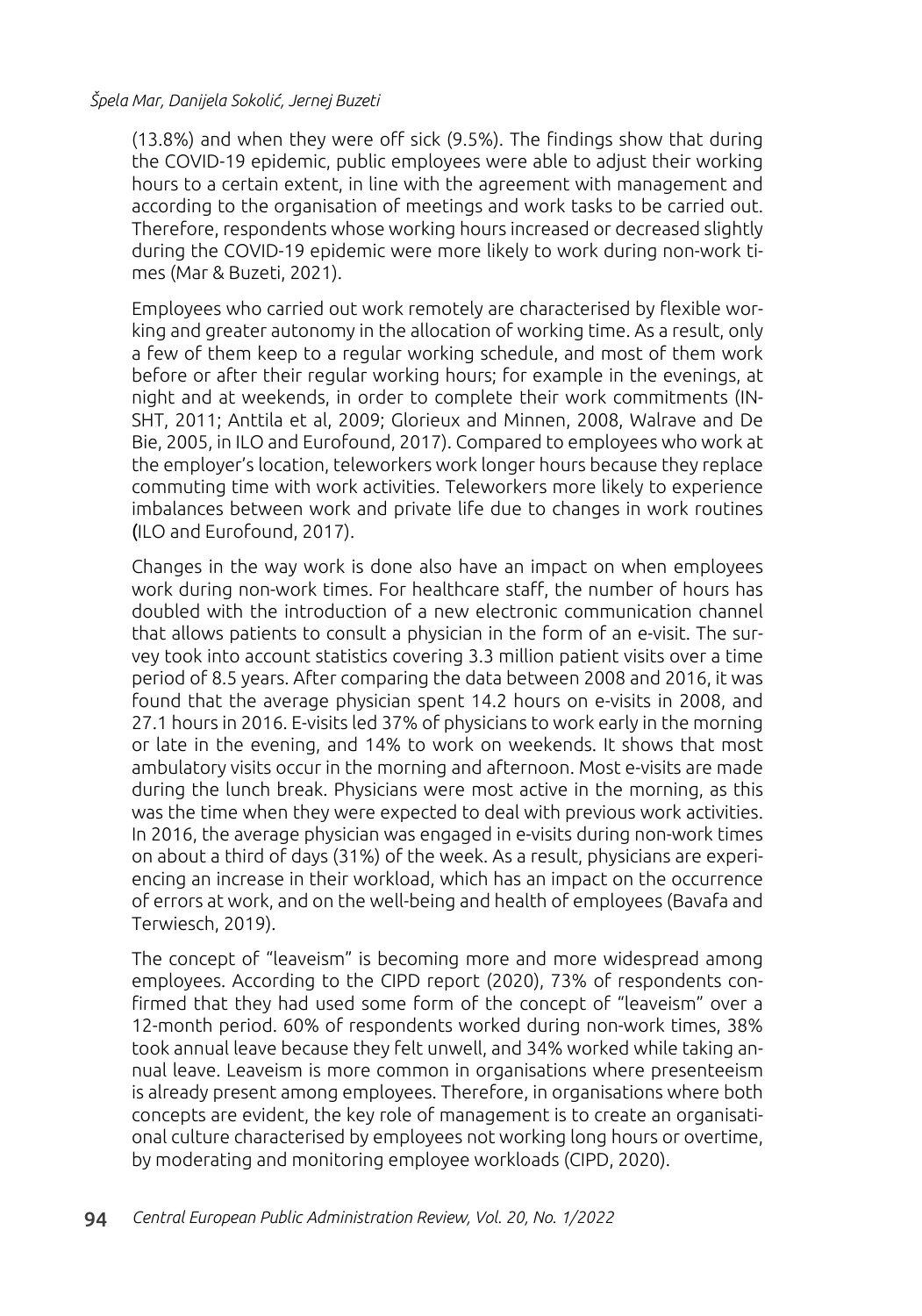## 5 Discussion

Based on the analysed academic literature, we find that employees' ability to use ICT creates the so-called "Always-on culture" (Von Bergen et al., 2019; McDowall and Kinman, 2017). At the same time, various changes in the organisation, as well as individual preferences, influence employees to be active and do work at any time, including during non-work times (Eurofound, 2021; Wendsche et al., 2020; CIPD; Fauzi Mohd et al., 2020; Lutz et al., 2020; Schmoll, 2019; Gadeyne et al., 2018; Kreiner, 20006). Following a review literature, we found that 9 surveys (Eurofound, 2021; Mar and Buzeti, 2021; Lutz et al., 2020; Mohd Fauzi et al., 2020; Bavafa and Terwiesch, 2019; Eurofound and ILO, 2019; Thulin et al., 2019; Houdmont et al., 2018; Eurofound, 2016) included public employees. Therefore, we can assume that they work during non-work times.

In the context of RQ1: "How is work during non-work times becoming more widespread among employees?", we found from Eurofound (2021, 2016), that work during non-work times is increasingly common among employees. In addition to a variety of flexible forms of work (Eurofound, 2021), the work environment is characterised by high work demands, increasing the relevance of virtual work, pressures to perform well and get work done quickly, and interruptions (Eurofound, 2021; Wendsche et al., 2021; Schmoll, 2019). It is these factors that make it increasingly common for employees to work during non-work times, in order to fulfil their work commitments and tasks in a timely and appropriate manner. The expansion of work during non-work times is influenced by employees' integration preferences (Gadeyne et al., 2018). In addition, the declaration of a global pandemic due to the emergence of COVID-19 in 2020 has had an impact on employees, and the spread of work during non-work times. As a result of the measures taken to prevent the spread of the virus, many employees have started working from home. In order to get the work done on time, they also started work during non-work times (Eurofound, 2021). At the same time, employees have had to balance their work commitments with their private activities. In this context, a key finding is that work during non-work times is also increasingly common among employees of public administration and the wider public sector. It can be seen that it is not only societal changes that are influencing employees to work during non-work times, but also a variety of factors or reasons that are occurring on the part of organisations or work environments, and within each individual.

Hence, based on research RQ2: "Which employees are characterised by work during non-work times?", we wanted to know whether work during non-work times is also influenced by socio-demographic factors. From the literature collected, we found that, within sociodemographic factors, work during non- -work times is more common for employees in managerial positions (Eurofound and ILO, 2019; Houdmont et al., 2018) and experts in different service industries (Eurofound and ILO, 2019). Research involving public employees shows that work during non-work times is typically undertaken by employees in the education (Bauwens et al., 2020; Eurofound and ILO, 2019), healthcare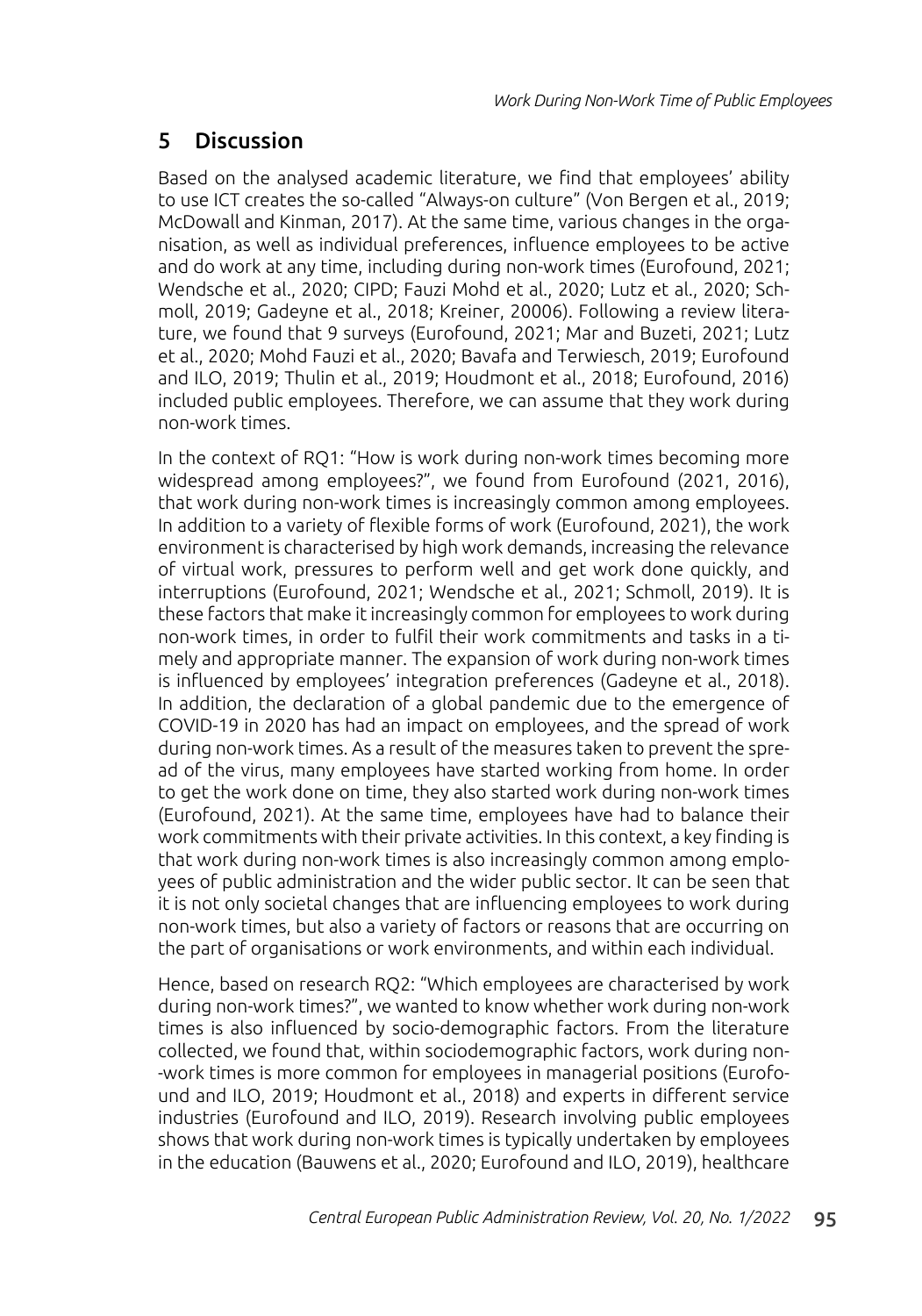(Fauzi Mohd et al., 2020; Bavafa and Terwiesch, 2019) and police (Houdmont et al., 2018) sector, as well as public employees working remotely (Thulin et al., 2019). Similarly, Schmoll (2019) argues that teleworkers feel the pressure to perform work during non-work time.

Depending on the type of employment contract, work during non-work times is more common among full-time than part-time jobs (Eurofound and ILO, 2019). In particular, men are more likely than women to work during non- -work times (Eurofound, 2021). For both employee types, work during non- -work times has been traced to imbalances between work and private life (Eurofound, 2021; Wendsche et al., 2021; ILO and Eurofound, 2017). Also, regardless of age, both older and younger employees are found to work during non-work times. However, older employees are more involved in family commitments, whereas younger employees are more likely to identify with ICT, and therefore do not perceive as much pressure to work during non-work times (Andrade & Matias, 2021).

We found that work during non-work times is associated with the socio-demographic factors of employees, such as the employment status, gender, age and job. It was to be expected that work during non-work times is typical for employees in managerial positions. In the work environment, managers are key actors, as their activities contribute to the realisation of organisational goals, and influence the behaviour of employees (Buzeti, 2021). Interesting findings include that age is not a predictor of work during non-work times – this is rather a characteristic of individual preferences and job requirements – and that work during non-work times is more common among men, although we would expect women to find it more difficult to balance work and family commitments.

The article also identifies the periods of time during non-work times when employees are active. Regarding RQ3: "During which periods do employees work during non-work times?", we found that employees are constantly available to their employer, colleagues and customers via ICT (Eurofound, 2021). Often, employees work during non-work times in the afternoon after the end of official working hours (Mar and Buzeti, 2021), in the evening or at night and during weekends (Mar & Buzeti, 2021; Bavafa & Terwiesch, 2019; ILO & Eurofound, 2017), some in the morning (Mar and Buzeti, 2021; Bavafa and Terwiesch, 2019) and during annual leave (Mar & Buzeti, 2021; CIPD, 2020; Houdmont et al. 2018), and when they are off sick (Mar and Buzeti, 2021). This is why the leaveism is perceived in these employees (CIPD, 2020; Houdmont et al. 2018). Employees also reported that their daily rest time was shorter (Wendsche et al., 2020; Eurofound and ILO, 2019; Eurofound; 2016) than the 11 hours stipulated in European Directive 2003/88/EC. Research suggests that work-related thoughts occur for active employees during non-work times, particularly regarding unfinished or upcoming work tasks, and formal and informal discussions about work with colleagues and clients (Mohd Fauzi et al., 2020; Bavafa and Terwiesch, 2019). In view of the above, the research shows that employees are deprived of their entitled scheduled rest periods as a re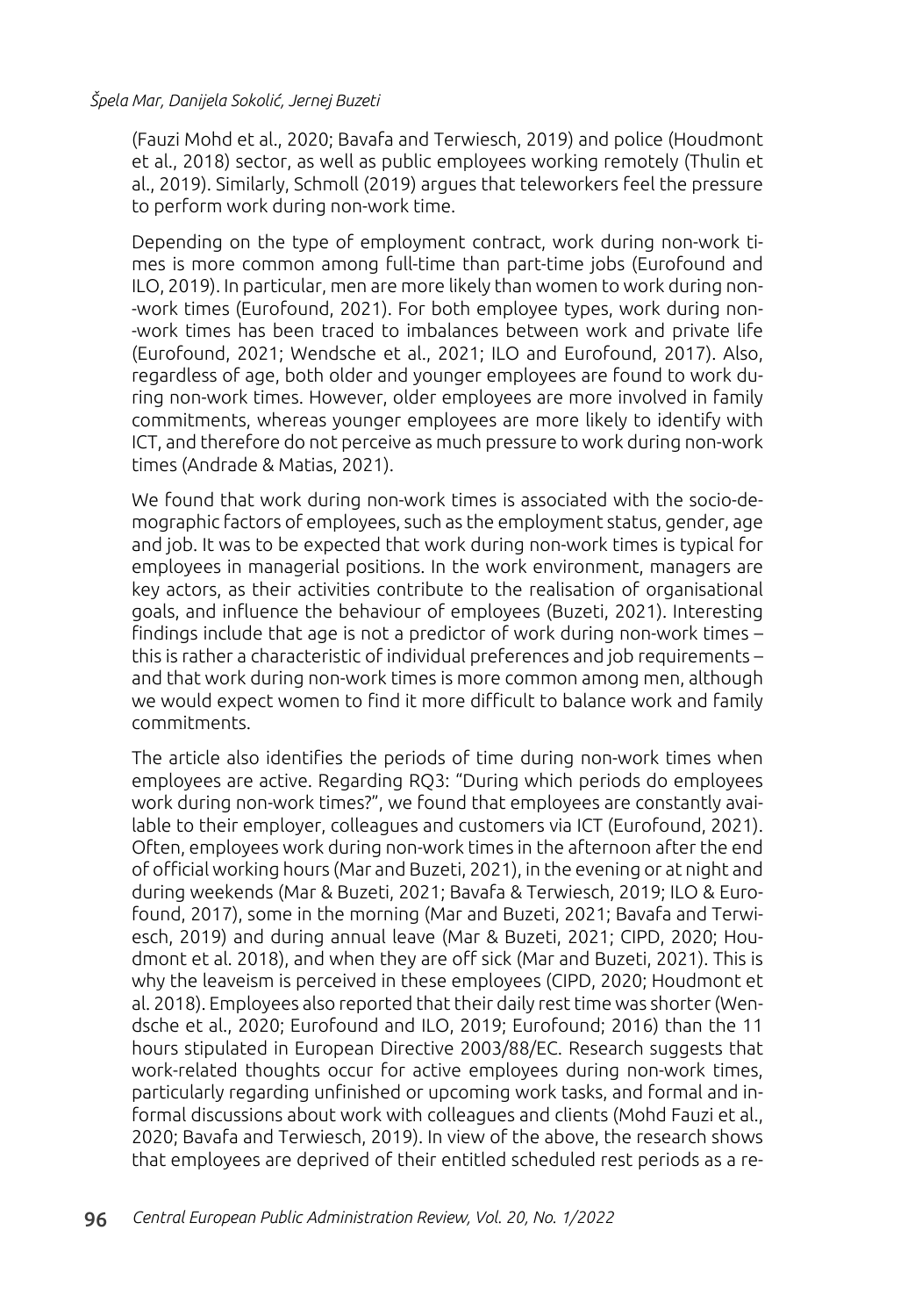sult of work during non-work times, since they work at different time periods. In addition, it is increasingly difficult for employees to psychologically detach themselves from work. This has a significant impact on their recovery from work, and in the long term, is certainly not an encouraging prognosis, as lack of rest, self-care and other off-duty activities can, over time, lead to employees showing signs associated with the challenges of exhaustion, burnout, emotional irritability, etc. But employees with granted work-home segmentation, do not feel obliged to work during non-work time (Kreiner, 2006).

Research also confirms that with work-related use of ICT during non-work times affected employees,their segmentation and preferences about work during non-work times (Lee et al., 2021; Kreiner, 2006). According to this employees experience an inability to recover from work, they have a problems with psychological detachment and fatigue (Lee et al., 2021; Mohd Fauzi et al., 2020; Bavafa and Terwiesch, 2019), as well as the onset of unwanted emotional states (Lutz et al., 2020). These employees are more likely to experience conflict between work and family life, as they are preoccupied with work commitments and work-related thoughts during non-work times, rather than engaging in personal activities during this time (Andrade and Matias, 2021; Wendsche et al., 2021; Gadeyne et al., 2018; Houdmont et al., 2018). Employees who work during non-work times experience a spillover of their work-related commitments in their private life, and thereby provide disruption to their private life. This leads to imbalances between work and private life (Eurofound, 2021; Andrade and Matias, 2021; Wendsche et al., 2021; Mohd Fauzi et al., 2020; Eurofound and ILO, 2019; Gadeyne et al., 2018). The main findings of the research questions are presented in Table 1.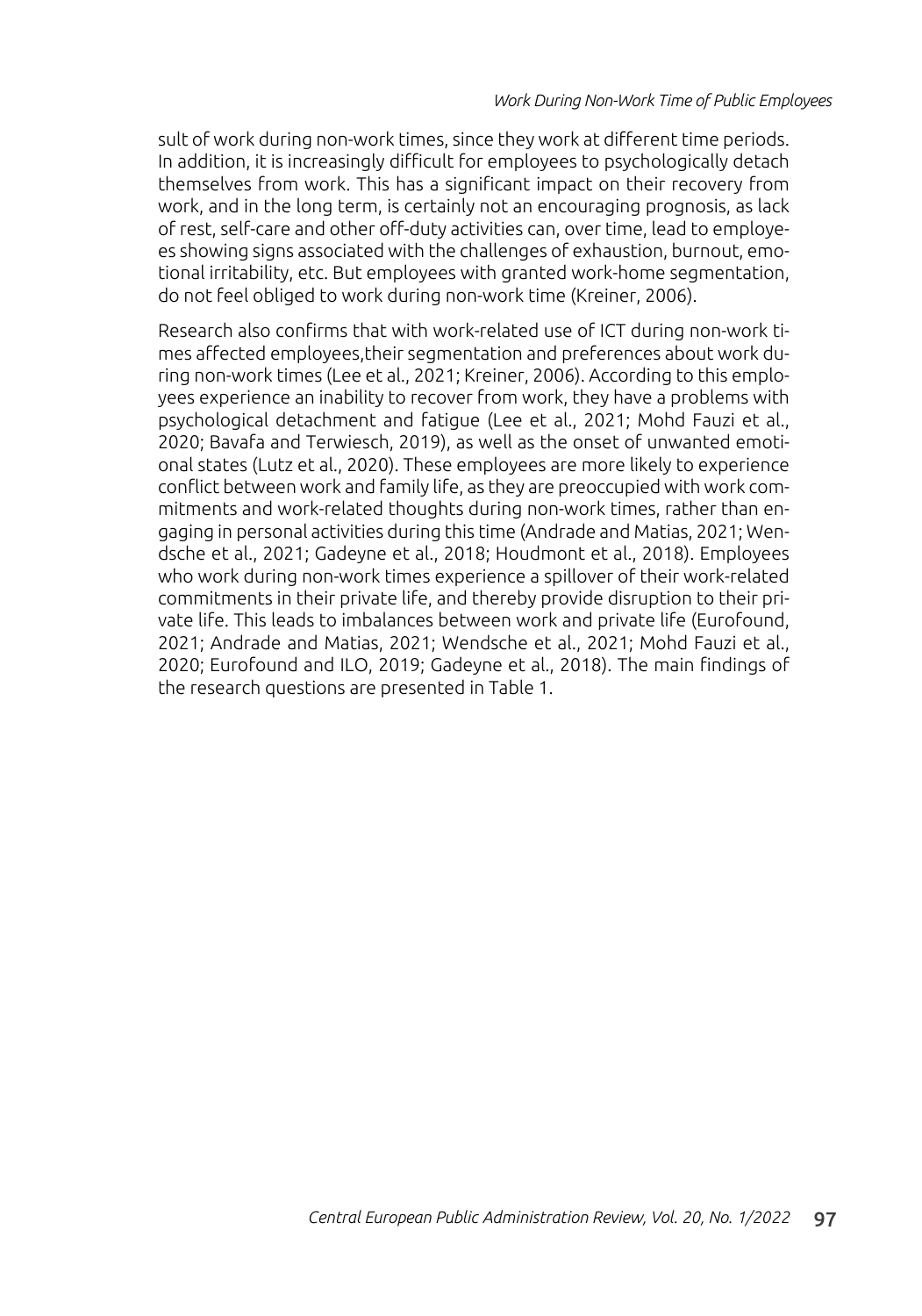| Research<br>question | <b>Main findings</b>                                                                                                                                                                                                                                                                                                                                                                                                                                                                                                                                                                                                                                                                                            |
|----------------------|-----------------------------------------------------------------------------------------------------------------------------------------------------------------------------------------------------------------------------------------------------------------------------------------------------------------------------------------------------------------------------------------------------------------------------------------------------------------------------------------------------------------------------------------------------------------------------------------------------------------------------------------------------------------------------------------------------------------|
| RQ1                  | Work during non-work times becoming more common among public<br>employees because of use of ICT, high work demands, increasing of<br>virtual work, COVID-19 measures, to pressure to meet requirements<br>on time (Eurofound, 2021; Wendsche et al., 2021; Schmoll, 2019; Gad-<br>eyne et al., 2018; Eurofound, 2016; Kreiner, 2006).<br>• Work during non-work time is influenced by employees' integration<br>preferences, and willingness to change their work-life balance at ex-<br>pense of private time their well-being and inability to balance work<br>and their private life (Andrade & Matias, 2021; Lee, at al., 2021; Lutz<br>et al., 2020; Schmoll, 2019; Ďuranová & Ohly, 2016; Kreiner, 2006). |
| RQ <sub>2</sub>      | • Work during non-work time is more common (Bauwens et al., 2020;<br>Fauzi Mohd et al., 2020; Bavafa & Terwiesch, 2019; Eurofound & ILO,<br>2019; Schmoll, 2019; Thulin et al., 2019, Houdmont et al., 2018; ILO &<br>Eurofound, 2017):<br>- For employees in managerial positions.<br>- For employees in the education, healthcare and police sector.<br>- For teleworkers.<br>- Among full-time than part-time jobs.<br>- For men than women.                                                                                                                                                                                                                                                                 |
| RO <sub>3</sub>      | Employees work in all times that are not working times (Mar & Buzeti,<br>2021; CIPD, 2020; Bavafa & Terwiesch, 2019; Houdmont et al. 2018;<br>ILO & Eurofound, 2017):<br>- In the afternoon after the end of official working hours.<br>$-$ In the morning.<br>$-$ In the evening or at night.<br>- During weekends.<br>During annual leave.<br>$-$<br>During sick leave.<br>$-$                                                                                                                                                                                                                                                                                                                                |

Table 1: The main findings of the research questions

Source: authors (2022)

# 6 Conclusion

The phenomenon of work during non-work times spreads progressively in a global economy and is becoming ever important after the global work from home experiment (pandemic COVID-19), not leaving public sector intact. Work from non-employers` premises is here to stay. In general, it is related to employees' well-being, health and balance between work and private life, and there is a higher incidence of conflict between work and family life. Our research implies that employees are working increasingly during non-work times due to the changes in work technologies, societal values, organizational changes and work expectations. After reviewing the literature, we find that there is little research involving only public employees. We note that the public sector survey sample mostly included only specific groups of public employees in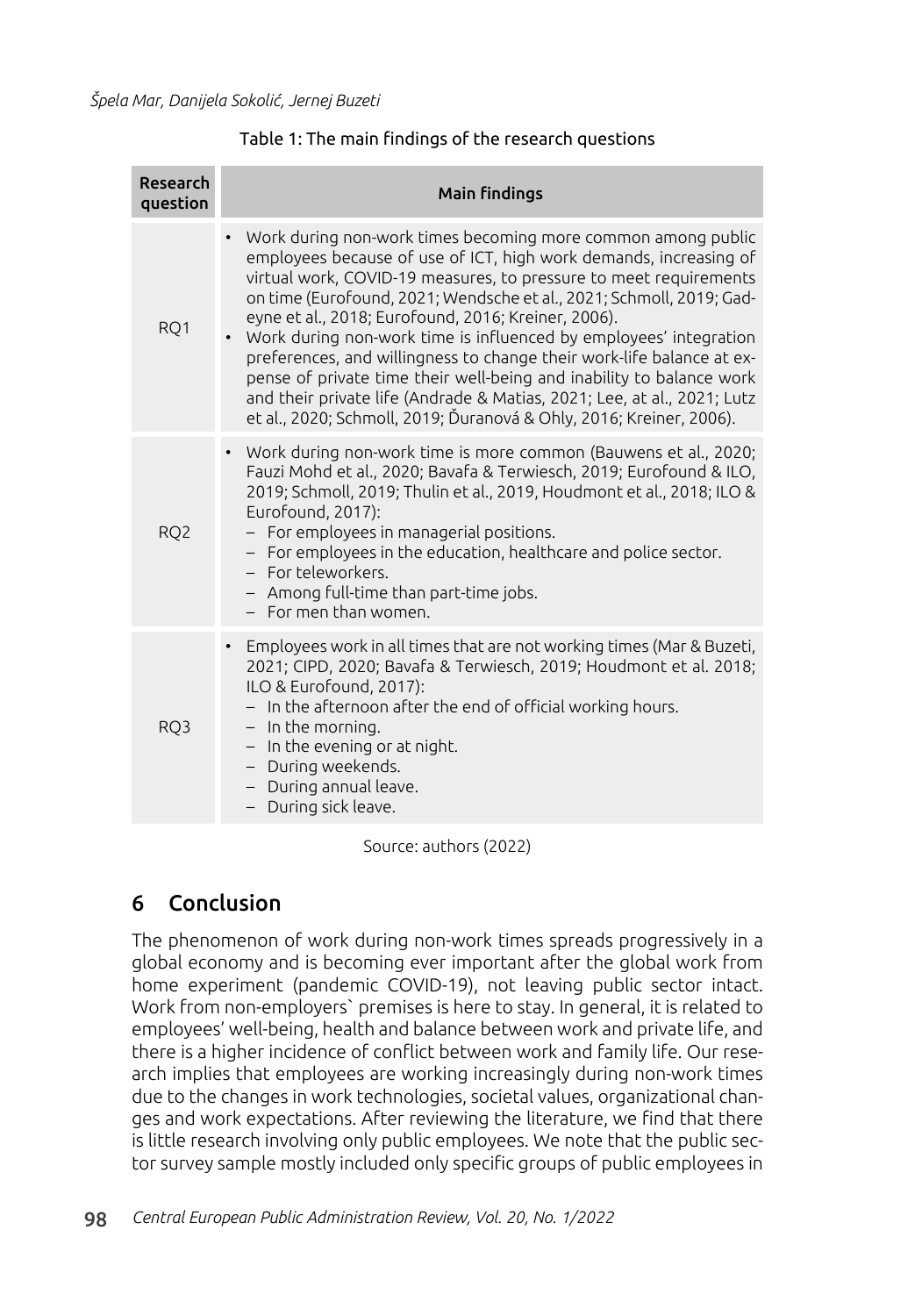the education, healthcare and police sectors and teleworkers. Our research contribution is in analysing studies that investigate patterns of public employees regarding working during non-working times. Our results imply that development of ICT significantly affected working patterns, and intensified the work intensity, which led to a blurring boundary between working and non- -working time. In other words, employees work even if there is no formal obligation to work long hours because they have the means (ICT) and they want to fulfil the expectations. In light of this, a possible avenue for a further research would be a longitudinal study to determine the direction, intensity and dynamics of the phenomenon specifically in the public sector. Moreover, a qualitative research on determinants of various socio-demographic groups of public employees would be beneficial to develop a deep insight in the complexities of effects of work during non-work time on personal and organizational performance. It would be particularly important to explore the impact of the phenomenon of work during non-work times on employees and organizations. Further research is needed to determine whether work during non-work time has an effect on public employee´s availability for work. We want to study also the concept "extended availability for work" which is correlated with work during non-work time and the correlation between work during non-work time and public employee´s availability and their personality.

The limitations of the study include a non-substantial body of knowledge available on the topic of work during non-work times. Until recently, the phenomenon was investigated mostly as a side effect of increased work autonomy and flexible working arrangements. Thus, there are numerous studies dealing with effects of flexible work on the individual and organizational level, and work during non-work time was listed only as one of its potential negative aspects, and often using different labels to describe situations of working longer and unpaid hours (such as unpaid overtime, long hours, etc.).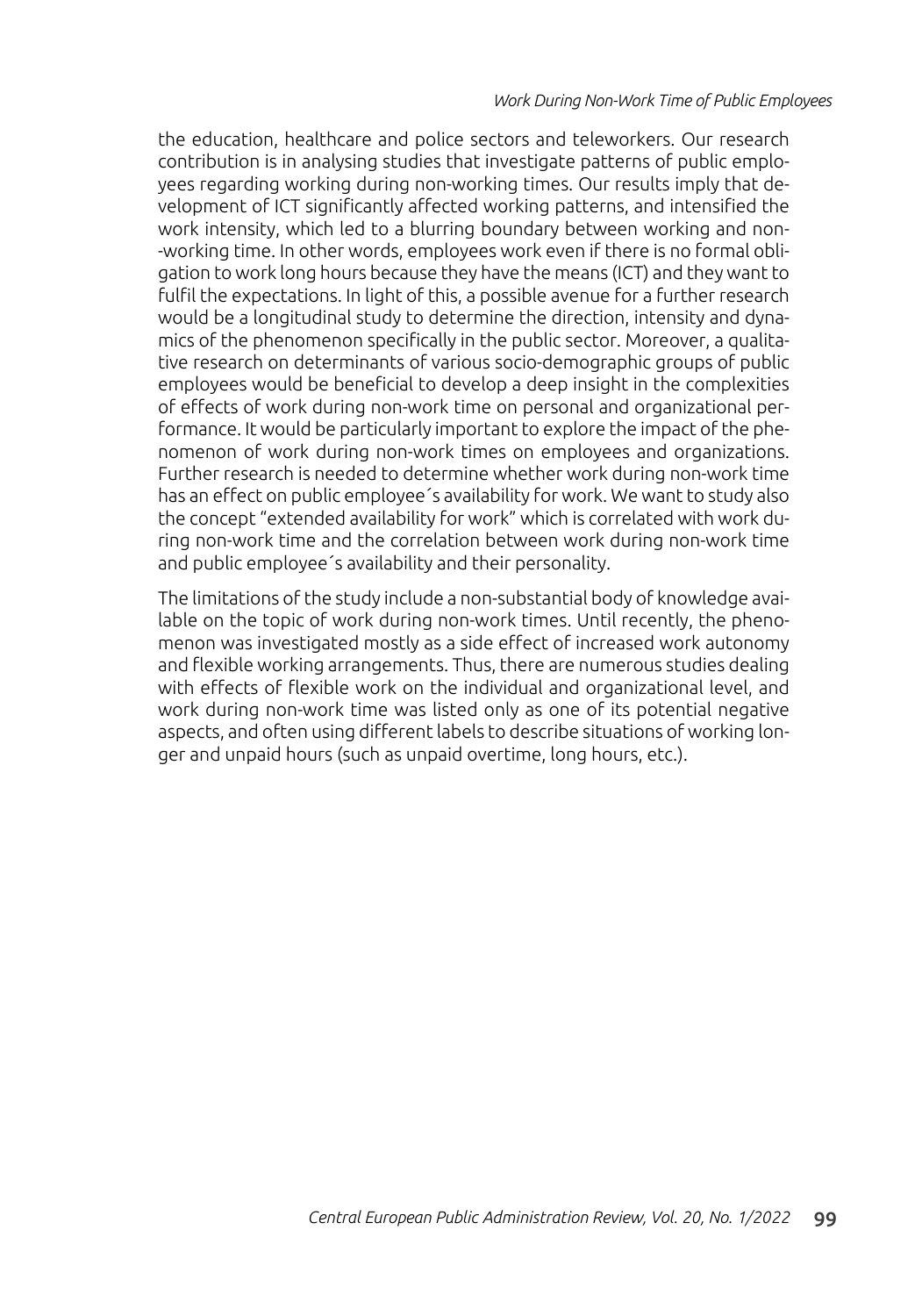### References

- Aleksynska, M. et al. (2019). Working conditions in a global perspective. Joint ILO-Eurofound report (Research Report). Luxembourg: Publications Office of the European Union. At <https://www.eurofound.europa.eu/sites/default/ files/ef\_publication/field\_ef\_document/ef18066en.pdf>, accessed 3 November 2021.
- Andrade, C. and Matias, M. (2021). Work-related ICT use during off-job time, technology to family conflict and segmentation preference: a study with two generations of employees. Information, Communication & Society, pp. 1–11. https:// doi.org/10.1080/1369118X.2021.1933564.
- Bauwens, R. et al. (2020). Teachers' acceptance and use of digital learning environments after hours: Implications for work-life balance and the role of integration preference. Computers in Human Behavior, 112, pp. 1–9. https:// doi.org/10.1016/j.chb.2020.106479.
- Bavafa, H. and Terwiesch, C. (2019). Work after Work: The Impact of New Service Delivery Models on Work Hours. Journal of Operations Management, pp. 1–51. https:// doi.org/10.1002/joom.1052.
- Benčan, I. et al. (2019). Zakon o delovnih razmerjih (ZDR-1) s komentarjem, 2., posodobljena in dopolnjena izdaja. Ljubljana: Narodna in univerzitetna kniižnica.
- Brook, J., A. and Brook, R., J. (1989). Exploring the meaning of work and nonwork. Journal of organizational behaviour, 10, pp. 169–178.
- Buzeti, J. (2020). Association between Field of Work, Years of Service, and Sickness Absenteeism in Public Administration. Organizacija, 53, pp. 53–67. https://doi.org/10.2478/orga-2020-0004.
- Buzeti, J. (2021). The connection between leader behaviour and employee sicknessabsence in public administration. International Journal of Organizational Analysis Emerald Publishing Limited 1934-8835, pp. 1–19, https://doi.org/10.1108/IJOA-09-2020-2425.

Chartered Institute of Personnel and Development, CIPD (2020). Health and well-being at work. London: CIPD. At <https://www.cipd.co.uk/Images/healthand-well-being-2020-report\_tcm18-73967.pdf>, accessed 3 November 2021.

- Collective Agreement for Persons Employed in Health Care (Official Gazette of the Republic of Slovenia, Nos. 60/98, 73/98, 39/99 – ZMPUPR, 63/99, 73/00, 43/06 – ZKolP, 60/08, 107/11, 40/12, 46/13, 46/17, 80/18, 160/20, 88/21 and 181/21).
- Collective Agreement for Police Officers (Official Gazette of the Republic of Slovenia, Nos. 41/12, 97/12, 41/14 and 22/16).
- Collective Agreement for the Education Sector in the Republic of Slovenia (Official Gazette of the Republic of Slovenia, Nos. 52/94, 49/95, 34/96, 45/96 – corr., 51/98, 28/99, 39/99 – ZMPUPR, 39/00, 56/01, 64/01, 78/01 – corr.56/02, 43/06 – ZKolP, 60/08, 79/11, 40/12, 46/13, 106/15, 8/16 – corr., 45/17, 46/17, 80/18, 160/20 and 88/21).
- De Spiegelaere, S. and Piaszka A. (2017). The why and how of working time reduction. European Trade Union Institute.
- Decree on working time in state administration bodies (Official Gazette of the Republic of Slovenia, Nos. 115/07, 122/07 – corr., 28/16, 40/17 and 44/19). Directive 2003/88/EC OJ L 299, 18.11.2003, pp. 9–19.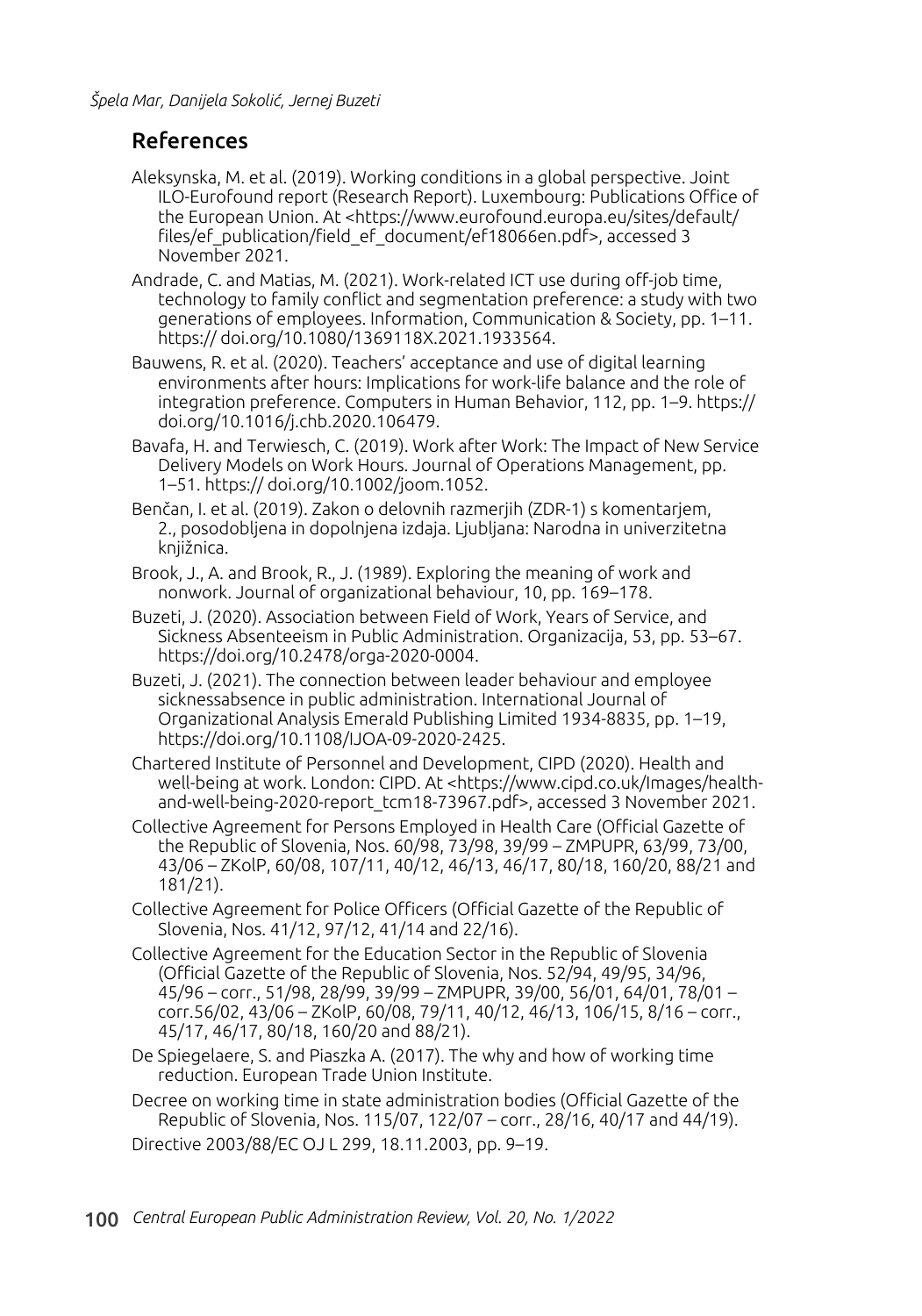- Ďuranová, L. and Ohly, S. (2016). Persistent Work-related Technology Use, Recovery and Well-being Processes: Focus on Supplemental Work After Hours. SpringerBriefs in Psychology, pp. 1–76. https://doi.org/10.1007/978-3-319- 24759-5.
- Employment Relationships Act (ZDR-1, Official Gazette of the Republic of Slovenia, Nos. 21/13, 78/13 – corr., 47/15 – ZZSDT, 33/16 – PZ-F, 52/16, 15/17 – dec. of the CC, 22/19 – ZPosS, 81/19, 203/20 – ZIUPOPDVE, 119/21 – ZČmIS-A, 202/21 – dec. of the CC, and 15/22).
- Eurofound (2016). European Working Conditions Survey Data visualisation. At <https://www.eurofound.europa.eu/sl/data/european-working-conditionssurvey>, accessed 3 November 2021.
- Eurofound. (2017). Working time developments in the  $21<sup>st</sup>$  century: Work duration and its regulation in the EU. Luxembourg: Publications Office of the European Union.
- Eurofound. (2021). Working during COVID-19. Cambridge: National Bureau of Economic Research. At <https://www.eurofound.europa.eu/sl/data/covid-19/ working-teleworking>, accessed 2 July 2021.
- Gadeyne, N. et al. (2018). All wired, all tired? Work-related ICT-use outside work hours and work-to-home conflict: the role of integration preference, integration norms and work demands. Journal of Vocational Behavior 107, pp. 86–99. https://doi.org/10.1016/j.jvb.2018.03.008.
- Haček, M. (2015). Sistem javnih uslužbencev v Republiki Sloveniji. Ljubljana: Fakulteta za družbene vede.
- Higher Education Act (ZVis, Official Gazette of the Republic of Slovenia, Nos. 32/12 – official consolidated version, 40/12 – ZUJF, 57/12 – ZPCP-2D, 109/12, 85/14, 75/16, 61/17 – ZUPŠ, 65/17, 175/20 – ZIUOPDVE and 57/21 – dec. of the CC).
- Houdmont, J., Elliot-Davies, M. and Donnelly, J. (2018). Leaveism in English and Welsh police forces: baseline reference values. Occupational Medicine, 68(9), pp. 1–21. https://doi.org/10.1093/occmed/kqy147
- Judicial Service Act (ZSS, Official Gazette of the Republic of Slovenia, Nos. 94/07 – official consolidated version, 91/09, 33/11, 46/13, 63/13, 69/13 – corr., 95/14 – ZUPPJS15, 17/15, 23/17 – ZSSve and 36/19 – ZDT-1C).
- Kreiner, G. E. (2006). Consequences of work-home segmentation or integration: a person-environment fit. Journal of Organizational Behavior, 27(4), 485– 507. https://doi.org/10.1002/job.386.
- Lee, S. et al. (2021), "Work-related use of information and communication technologies after hours and employee fatigue: the exacerbating effect of affective commitment", Journal of Managerial Psychology, Vol. 36 No. 6, pp. 477–490. https://doi.org/10.1108/JMP-12-2019-0677.
- Lok, Johny CH. (2018). Analysis Abnormal Working Hours Whether: Raise Productivity. United States: Amazon Digital Services LLC – KDP Print US.
- Lutz, S., Schneider, F. M. and Vorderer, P. (2020). On the downside of mobile communication: An experimental study about the influence of settinginconsistent pressure on employees' emotional well-being. Computers in Human Behavior, pp. 1–40. https://doi.org/10.1016/j.chb.2019.106216.
- Mar, Š. and Buzeti, J. (2021). Working in Public Administration During Nonwork Time During the COVID-19 (SARS-CoV-2). Central European Public Administration Review, 19(1), pp. 145–164. https://doi.org/10.17573/ cepar.2021.1.03.